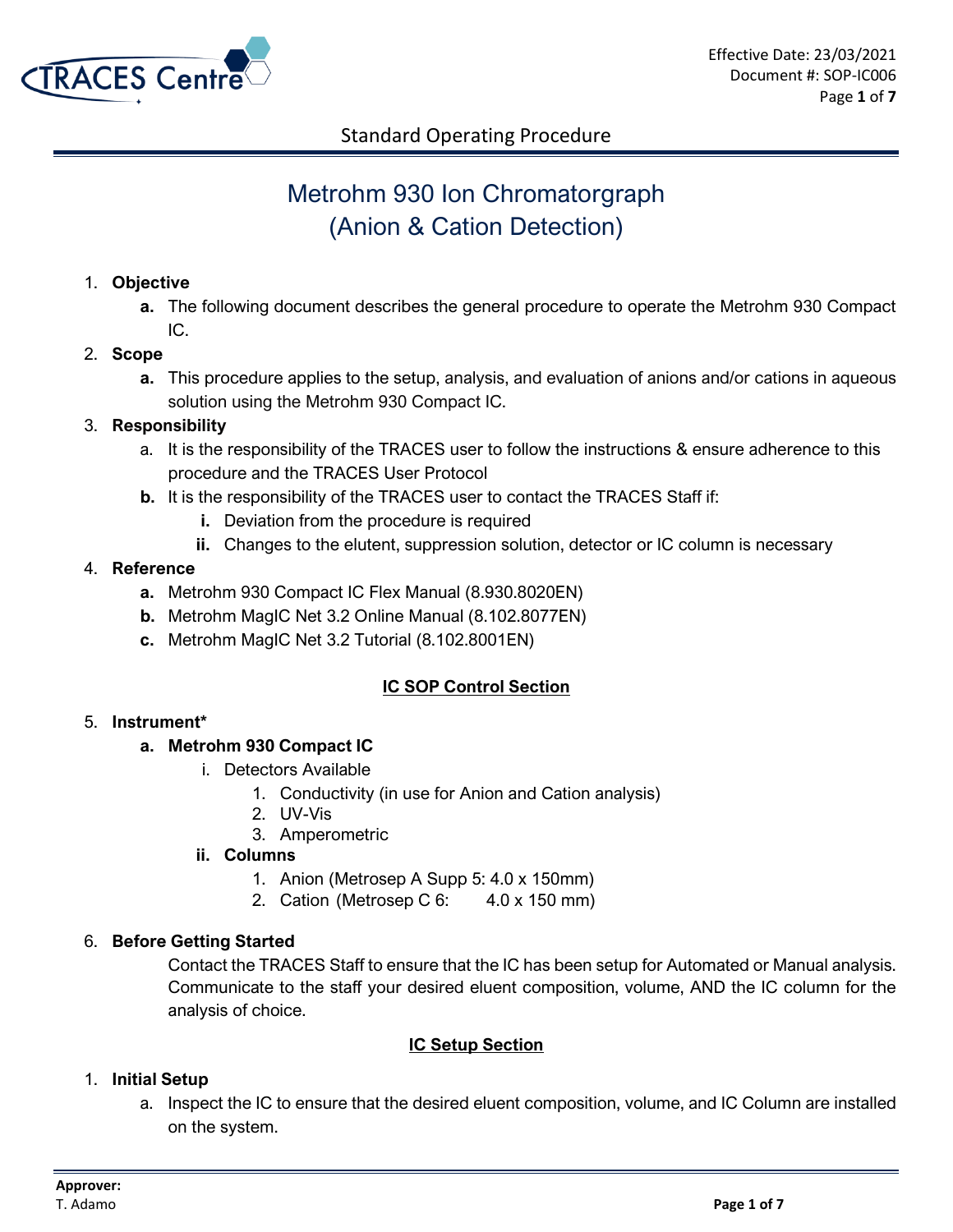

- i. Volume of elutent required can be estimated from the run time of each method multiplied by the number of samples/blanks/standards multiplied by a factor of X 1.2
- b. Ensure the IC waste bottle (located below the bench top) is  $\frac{3}{4}$  empty

#### 2. **Instrument & Computer**

- a. Turn on the IC power, the LED should flicker on/off
- b. Login onto the computer with the appropriate password and username
	- i. Click MagIC.Net located on the desktop or the taskbar
	- ii. Keep clear of the autosampler (A/S) and instrument
	- iii. Allow instrument 5 min to communicate and run the diagnostics
	- iv. The A/S should automatically run its diagnostics and setup at Vial#1
	- v. IC power LED should be solid green (Figure 1)

#### **IC Analysis Run Section**

#### 1. **Select Workplace Method**

- a. **Click the Workplace icon**
- b. Select the Method of choice from the dropdown box (Figure 2)
- c. If creating a new Method, please select a previously used Method and save it following the previous naming convention (Lab/Course\_Anion/Cation\_Auto/Manual)
	- i. Otherwise see the TRACES Staff

#### 2. **Start Method/Purge Eluent**

Start HW a. Click the

- b. System will start up slowly
- c. Monitor the Watch Window (Figure 3) and ensure that the flow, oven and pressure are increasing and the conductivity is decreasing (Anion) or increasing (Cation)
- d. Connect the avaiable 10ml syringe to the Purge Valve Hosing (Figure 4)
- e. Click on the Manual Icon on the left (Figure 5)
- f. Select Pump
	- i. Enter flow rate and Click Start
	- ii. Open the Purge Valve ½ way to the left and pull back syringe to about 1-2ml. Allow the syringe to continue filling to about 10ml (Figure 4)
- g. Select Peristaltic (Anion Analysis ONLY!)
	- i. Increase speed from 3 to 6 for the length of time you have the Purge Valve opened
	- ii. Close the Purge Valve to the right till finger tight-pressure should begin to rise
	- iii. Reduce the Peristaltic Pump speed back to 3
- h. Allow the instrument to equilibrate for minimum of 15 -30 min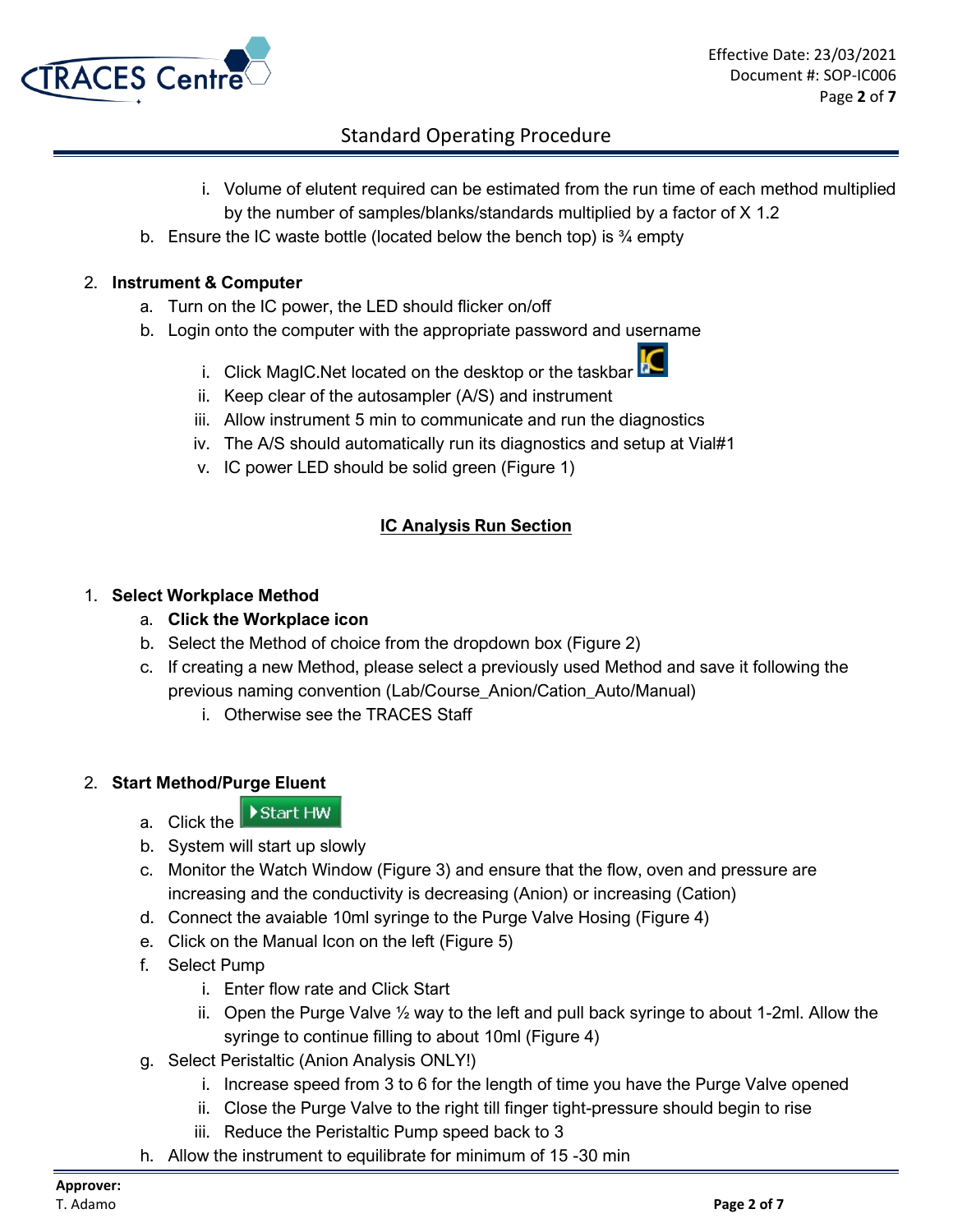

#### 3. **Load Autosampler**

- a. Begin loading the samples starting at the lowest possible A/S
	- i. 15 ml conical tubes are acceptable sample vials (i.e Falcon)
	- ii. CHECK THAT ALL THE 15ml CONICAL TUBES ARE SITTING FIRMLY IN THE LOCATION
	- iii. CHECK THAT THE TOP OF THE CONICAL TUBES DO NOT INTERFER WITH THE A/S NEEDLE (Figure 6)
	- iv. Use A/S Location 1-83 (when running an Smart Dilution Experiment\*)
	- v. Use A/S Location 1-149 (all other runs)
- b. Please recheck the location of each standard and sample BEFRORE entering them

#### 4. **Setup IC Analysis Run\***

- a. Final Checks using the Watch Window
	- i. Check that the oven has reached operational temperature (no longer red)
	- ii. Check that the conductivity readings are stable for several minutes  $(+/- 5%)$ 
		- 1. Otherwise see the TRACES Staff
- b. Select Workplace icon and select Determination Series
	- i. Remove all previous samples (if they are already completed)
	- ii. Right Click Mouse (RCM) in an empty field and select Edit Line
	- iii. Select the Method (should be similar to the method you have selected when you started
	- iv. Introduce your sample name/id in the Ident
	- v. Select the type of sample Blank/Sample (Calib/Standards are for advanced users)
	- vi. Ensure the A/S location for each Blank/Sample matches the Pos number
	- vii. Injections=1(minimum 6ml/analysis)
	- viii. Volume=20uL (instrument injection loop)
	- ix. Initial Commands: Initial Rinse (for first blank run of the day); empty for samples
	- x. Instrument Dilution=1 (no instrument dilution)
	- xi. Auto-Vial=84 (all runs other than Smart Dilution Experiment\*)
	- xii. Batch Name: naming convention= Course/PI\_DDMMYY\_An/Cat (Figure 7)
	- xiii. Apply
	- xiv. Subsequent samples can be sequentially added (Figure 7); Apply after each addition
- c. Once the entire sample table has been entered, check the Stop Hardware When Sample Table is finished. This will turn the system down once the last analysis has completed (please see Shutdown)
- d. In the Determination Series window select **X** Start to run the analysis
	-
- e. Do not interfere with the A/S when it is moving-wait till the sample has injected and the analysis has started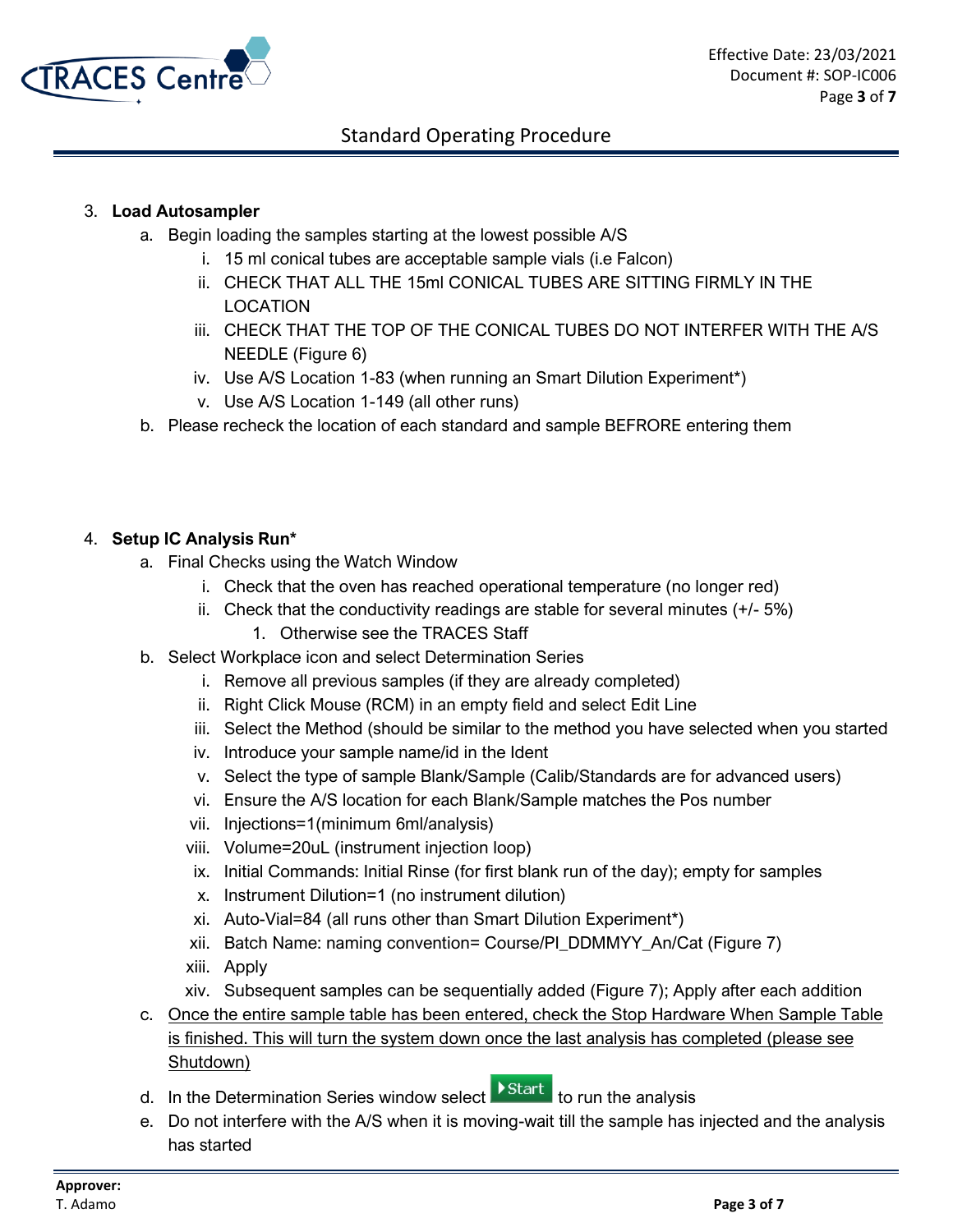

#### **IC Data Evaluation Section**

#### 1. **Selecting Files for Reprocessing-The Easy Way**

- a. Click the Database icon
- b. Select the appropriate Batch Name to limit your search
- c. Select the file(s) you wish to reprocess
- d. Click on Determinations
- e. Select Reprocess

#### 2. **Integration\***

- a. Settings: leave as default
- b. Peak Detection: Automated
	- i. Minimum Height limit for detection:0.0001uS/cm
	- ii. Minimum Area limit for detection:0.0001(uS/cm) x min
	- iii. Integration Start: Set after the delay time  $(-2.5 \text{ min})$
	- iv. Savitzky-Golay Filter available for smoothing
- c. Please see 4. Reprocess Data below for reprocessing procedure

#### 3. **Components**

- a. Component Table: If necessary, retention time and component name are entered/changed
- b. Peak Detection: Manual
	- i. Right Click Mouse: Add peak
	- ii. Select the area you wish to detect as a peak
		- 1. Peak in question MUST meet the Minimum limits (2. Integration…)
		- 2. Rename the peak in the Component Table
- c. Identification: Reference Components: Height, Time, Area, can be selected
- d. Please see 4. Reprocess Data below for reprocessing procedure

#### 4. **Reprocess Data\***

- a. Update
- b. Processing
- c. OK

#### **IC Data Printing/Exporting Section**

#### 1. **Print Analysis Report\***

- a. Select Print Report
- b. Click on Selected Determinations
- c. Upload D16 results1 as the Report Template
	- **i.** This is a default report template
- d. Select pdf as the output file
- e. Select the Target Directory and use the Ident for Sample Identification
- f. Ok
- g. Loading a Report Template into the method will automatically print reports after each analysis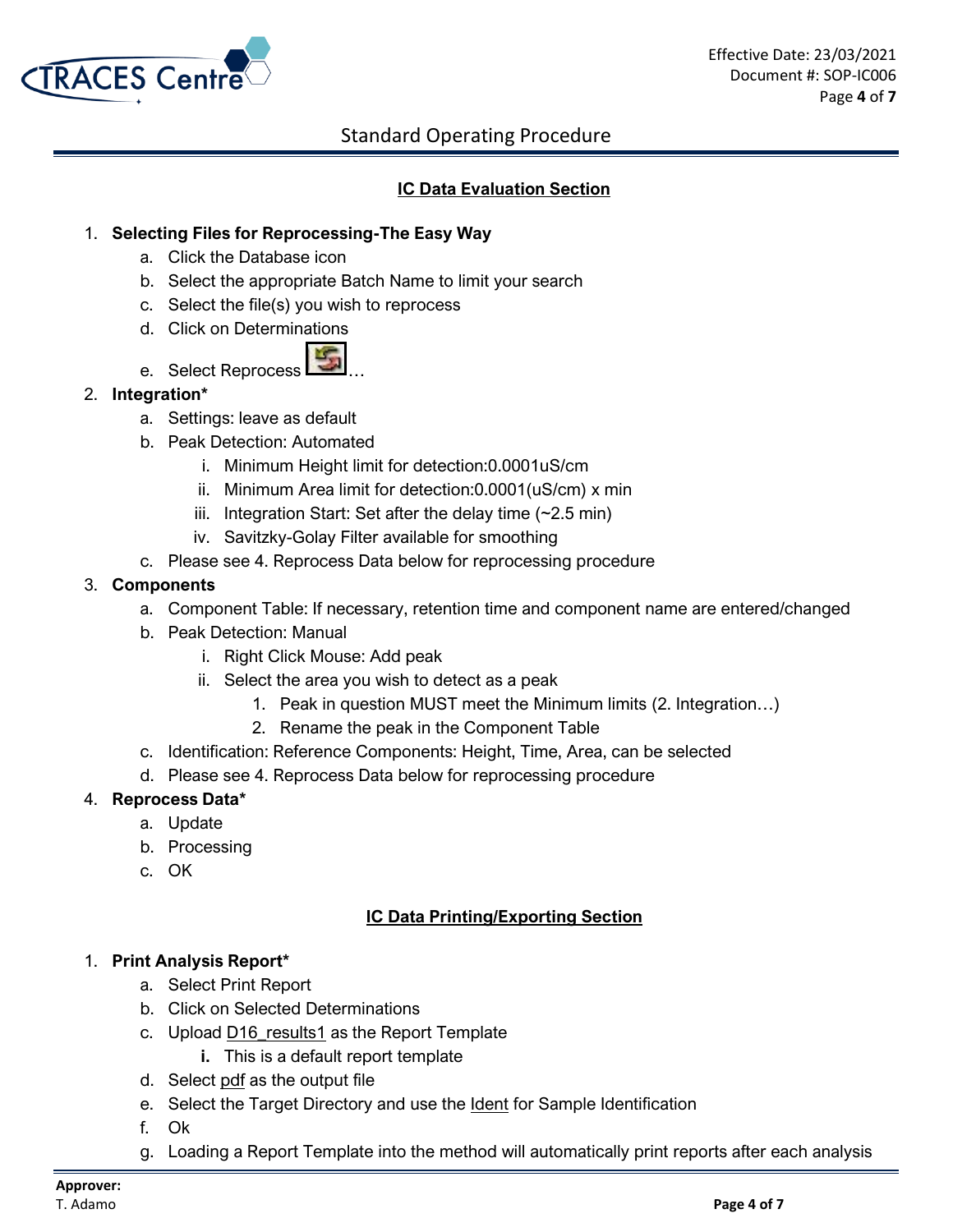

#### 2. **Exporting Results as CSV\***

- a. Click the Database icon
- b. Select the file(s) to process
- c. Click on Determinations
- d. Export…
- e. Click on selected data records
- f. Export Templates
	- **i.** CSV: Time vs Conductivity
		- **1.** csv\_data\_points (csv will be saved to the desktop folder 'CSV\_Data\_Points')
			- **a.** Name the file accordingly
		- 2. OK
	- ii. CSV: Area results for each analyte of interest
		- 1. Please see TRACES Staff for a method specific template
		- 2. csv\_area\_anion\_all (csv will be saved to the desktop folder 'CSV\_Area\_Data')
		- 3. csv\_area\_cation\_all (csv will be saved to the desktop folder 'CSV\_Area\_Data')
			- **a.** Name the file accordingly
		- 4. OK

#### **IC Shutdown Section**

#### 1. **Automated Shutdown**

a. Shutdown using the Determination Series please see IC Analysis Run, Section 4 subsection c

#### 2. **Manual Shutdown**

a. Click the Workplace icon

Stop HW b. Click the

3. Remove all samples, standards and other items that are not TRACES property

| MagIC Net 3.2 - Auto Dilution<br>File<br>Tools Help<br>View<br>因配置 √ 3 电司画 图 图<br>080                                                                                      |                                                                                                                                                                                                                                     |                                |  |
|----------------------------------------------------------------------------------------------------------------------------------------------------------------------------|-------------------------------------------------------------------------------------------------------------------------------------------------------------------------------------------------------------------------------------|--------------------------------|--|
| <b>Pos</b><br>Equilibration   Single determination<br>Determination series<br>MV-<br>Start HW Stop HW<br>Workplace<br>Method AnionAuto_Method<br>Database<br>FD3<br>Method | 288.5<br>Dropdown Menu                                                                                                                                                                                                              | <b>U</b> Live displa<br>Anions |  |
| m<br>Report<br><b>Report overview</b><br>Selected report<br>Latest report<br>Method<br>Ident Sample type Position Inje<br>Date<br>Report<br>₿.<br>Configuration            | Watch window - CMitchel AnionAuto Method<br>$0.8$ mL/min<br>Flow<br>Pump<br>$0.1$ MPa<br>Pump<br>Pressure<br>18.9 ℃<br>Oven Temperature<br>$4.52$ µS/cm<br>Conductivity detector 1 Conductivity<br>Inject<br>Injector 1<br>Position | Time pro<br>pre<br>Ma<br>Time  |  |

**Figures**

#### Figure 1 and 1 and 1 and 1 and 1 and 1 and 1 and 1 and 1 and 1 and 1 and 1 and 1 and 1 and 1 and 1 and 1 and 1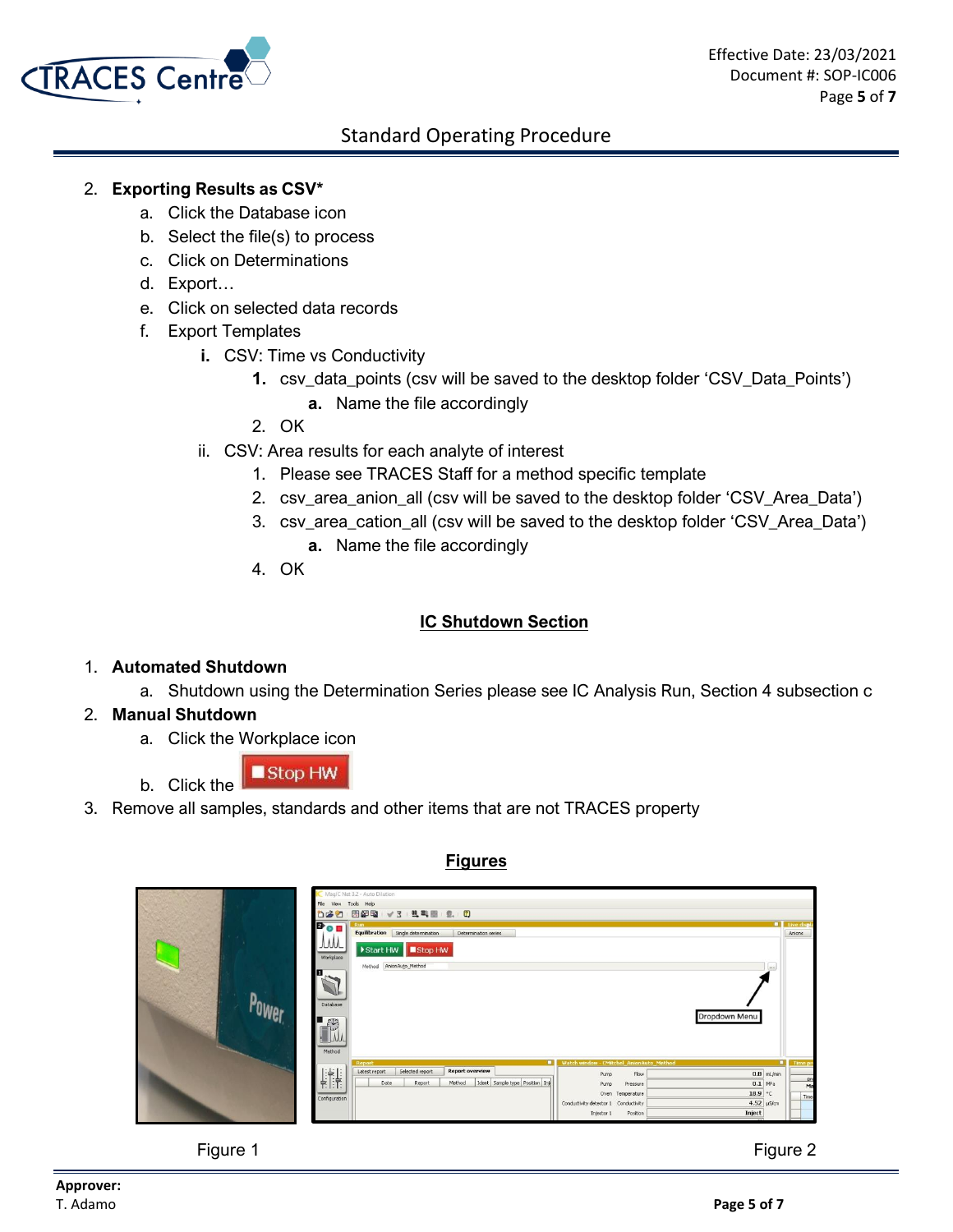



Figure 3